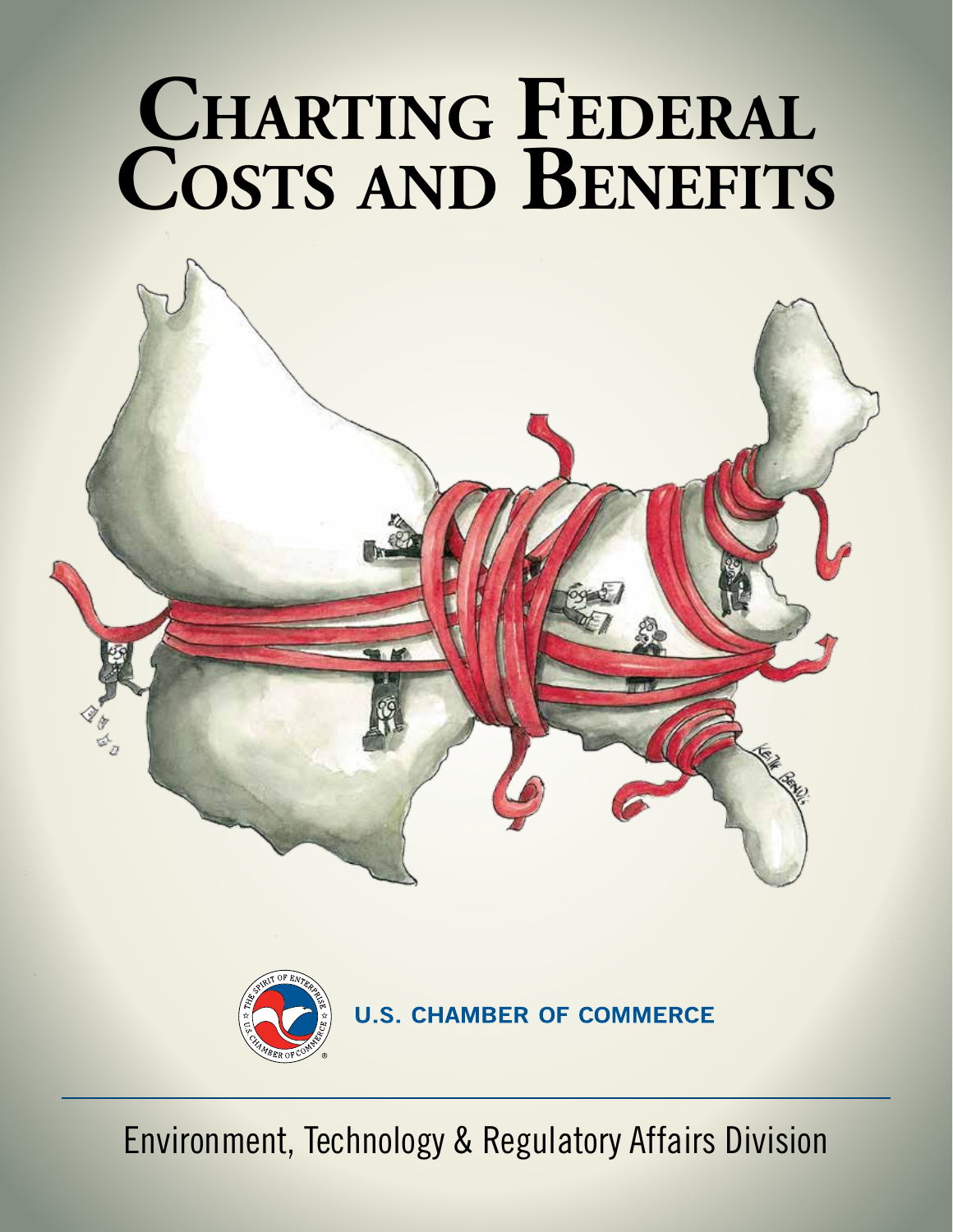#### ACKNOWLEDGMENTS

**AUTHORS**

**William L. Kovacs**, *Senior Vice President, Environment, Technology & Regulatory Affairs* **Joseph M. Johnson**, *Executive Director, Federal Regulatory Process Review & Analysis* **Keith W. Holman**, *Senior Policy Counsel and Managing Director*

The authors work in the U.S. Chamber's Environment, Technology & Regulatory Affairs Division.



**U.S. CHAMBER OF COMMERCE** 

The U.S. Chamber of Commerce is the world's largest business federation representing the interests of more than 3 million businesses of all sizes, sectors, and regions, as well as state and local chambers and industry associations.

Copyright © 2014 by the United States Chamber of Commerce. All rights reserved. No part of this publication may be reproduced or transmitted in any form—print, electronic, or otherwise—without the express written permission of the publisher.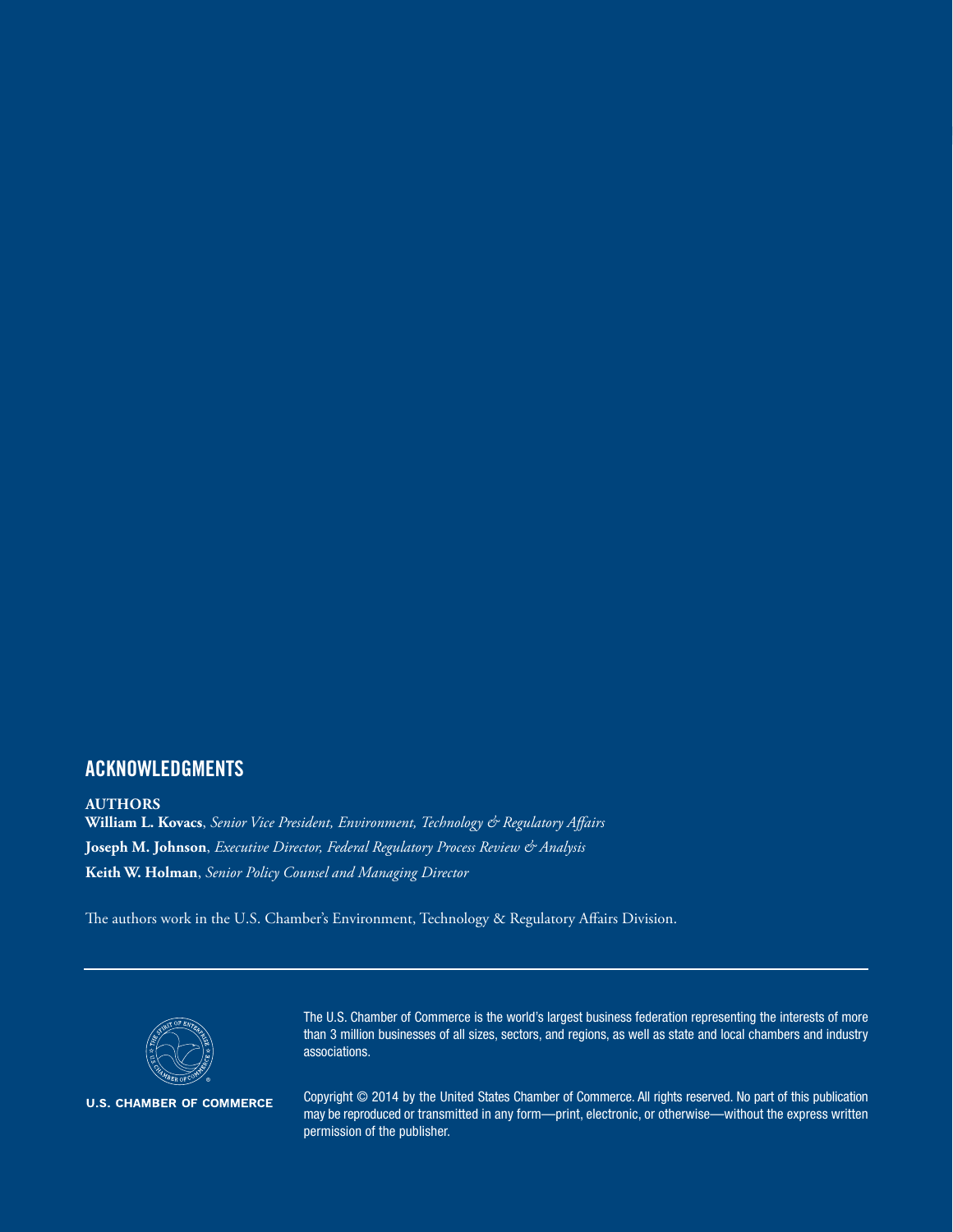The U.S. Chamber has highlighted over the past several years specific problems associated with the federal regulatory process, e.g., procedural barriers to securing permits for new projects, federal agencies taking control of state environmental programs, the impact that new regulations can have on employment, and the legal tactic used by advocacy groups known as "sue and settle."



Understanding the roadblocks in the permitting process and their impact



Examining EPA's Oft-Repeated Claims that Regulations Create John

Understanding the impact of regulations on jobs



Understanding federalism: How the federal government takes over state permitting



Understanding how private parties control agencies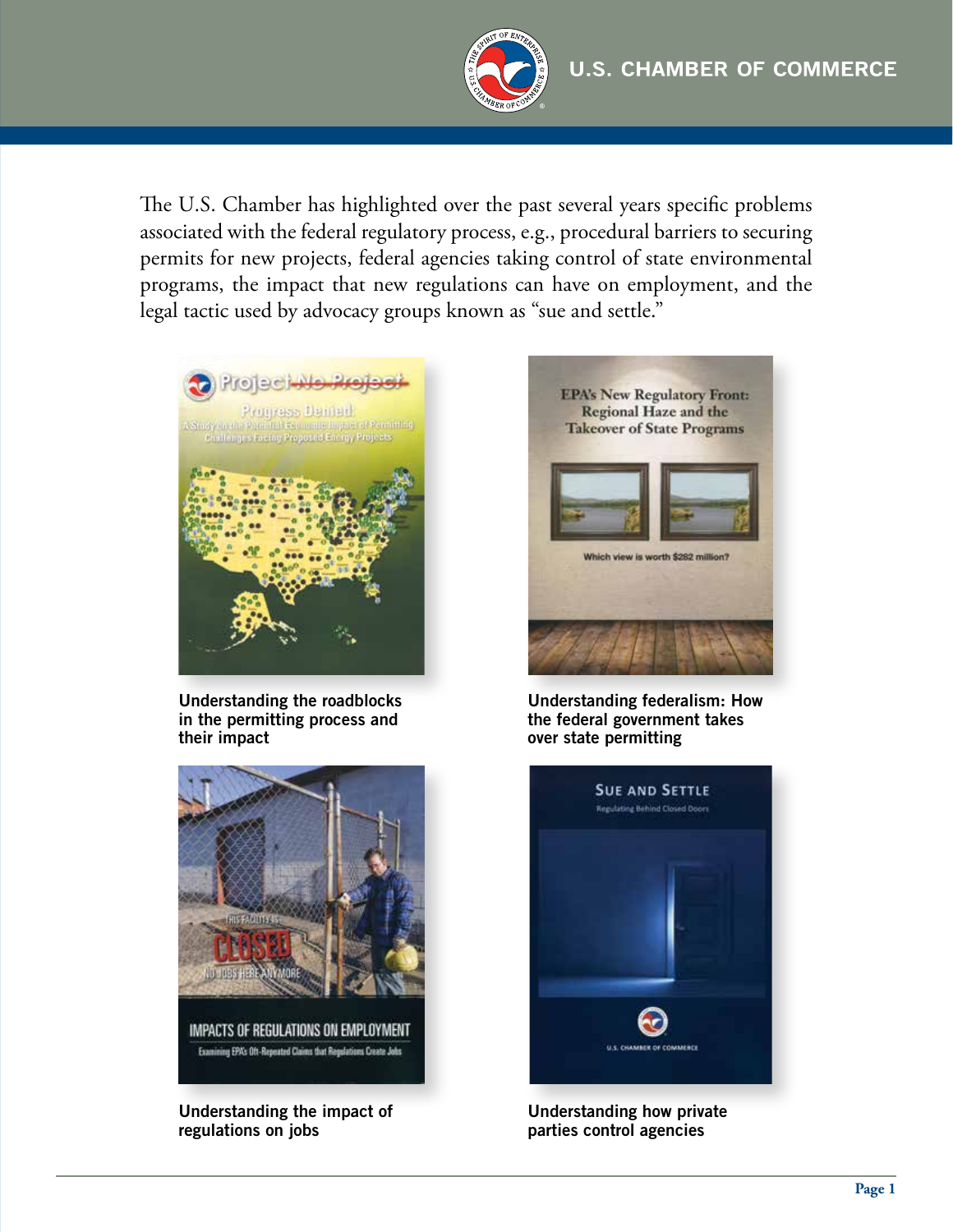The U.S. Chamber has analyzed how to make better sense of the many regulations that agencies write each year. It sought to discover and understand the meaning and cumulative impact of each of the many thousands of regulations finalized over the past few decades.



#### Figure 1. Cumulative Federal Rules Since 1976

Source: *Federal Register*



## Figure 2. Significant Final Rules: 2000–2013

Note: "Significant" rules are defined by E.O. 12866 as more than \$100 million in cost or of a novel character.

Source: *Federal Register*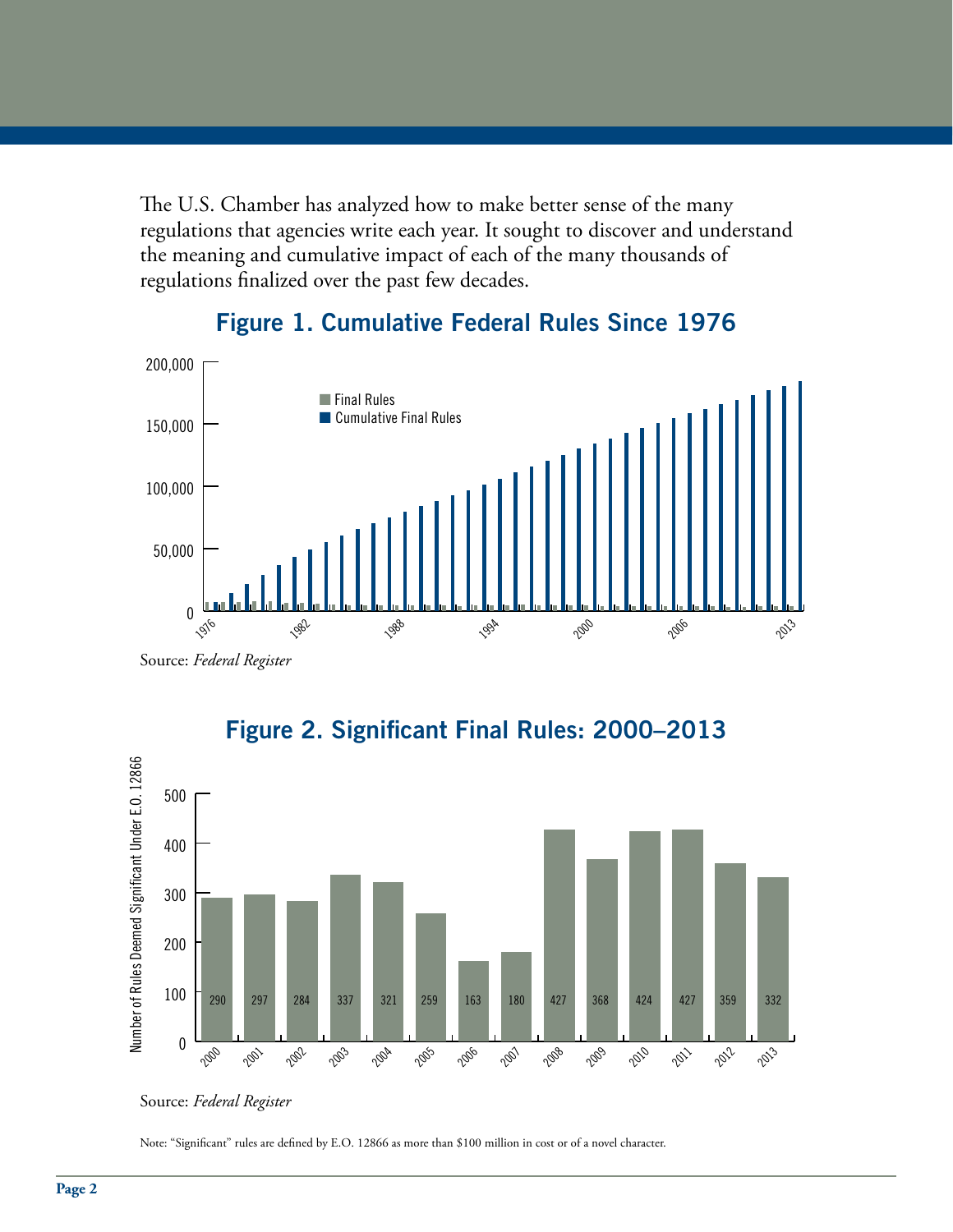

A careful analysis of the federal agencies' own economic data, summarized in the following charts, clearly identifies the rules that impose the largest nationwide cost.

The data in Figure 3 show that from 2000 to 2013 a total of 30 rules from executive branch agencies had a compliance cost of more than \$1 billion.<sup>1</sup>

# Figure 3. Rules With Annual Cost >\$1 Billion: 2000–2013



*EPA vs. All Other Federal Agencies*

Sources: EPA rules from agency RIAs: other agencies' rules from OMB *Draft 2013 and Draft 2014 Reports to Congress on Costs and Benefits of Regulations*

<sup>1.</sup> Independent regulatory agencies (e.g., the Federal Communications Commission (FCC), Securities and Exchange Commission (SEC), and Commodities Futures Trading Commission (CFTC)) are not subject to executive branch oversight by the Office of Management and Budget (OMB) and do not routinely perform RIAs as directed by OMB *Circular A-4* guidance on cost-benefit analysis. Consequently, even in the cases when independent regulatory agencies estimate the costs and benefits of their regulations, they generally do not adhere to the standards established and enforced \$40 by OMB, and the cost estimates are often not complete or comparable. See Table 3 for a list of recent independent agency regulations that potentially exceed the \$1 billion threshold.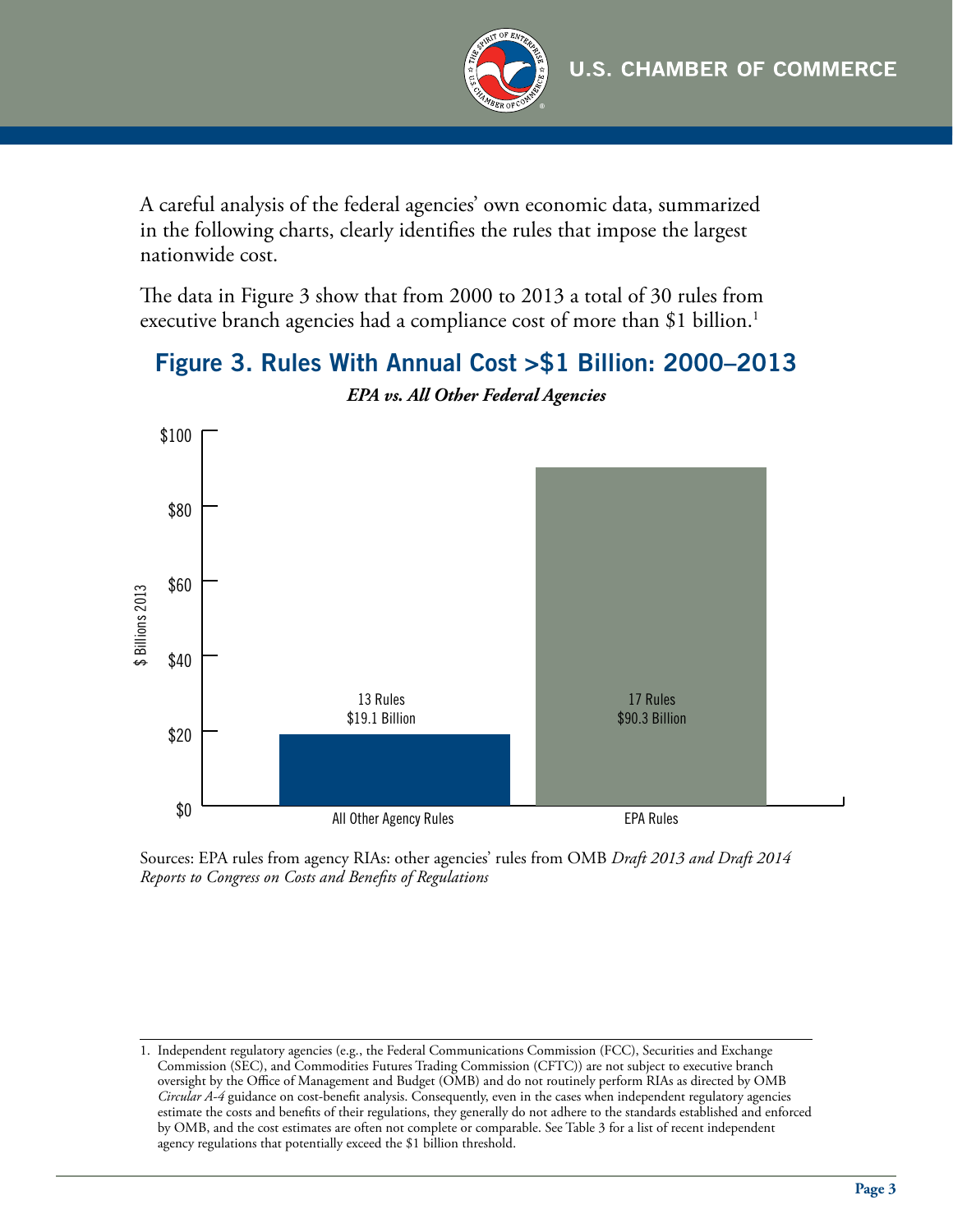Seventeen of those rules were written by EPA, while the remaining 13 were issued by other executive branch agencies. Despite thousands of final rules issued by federal agencies each year, only a handful of rules carry the greatest costs and regulatory impact.



# Figure 4. Rules Costing More Than \$1 Billion by Agency

Sources: EPA rules from agency RIAs; other agencies' rules from OMB *Draft 2013 and Draft 2014 Reports to Congress on Costs and Benefits of Regulations*

*2000–2013*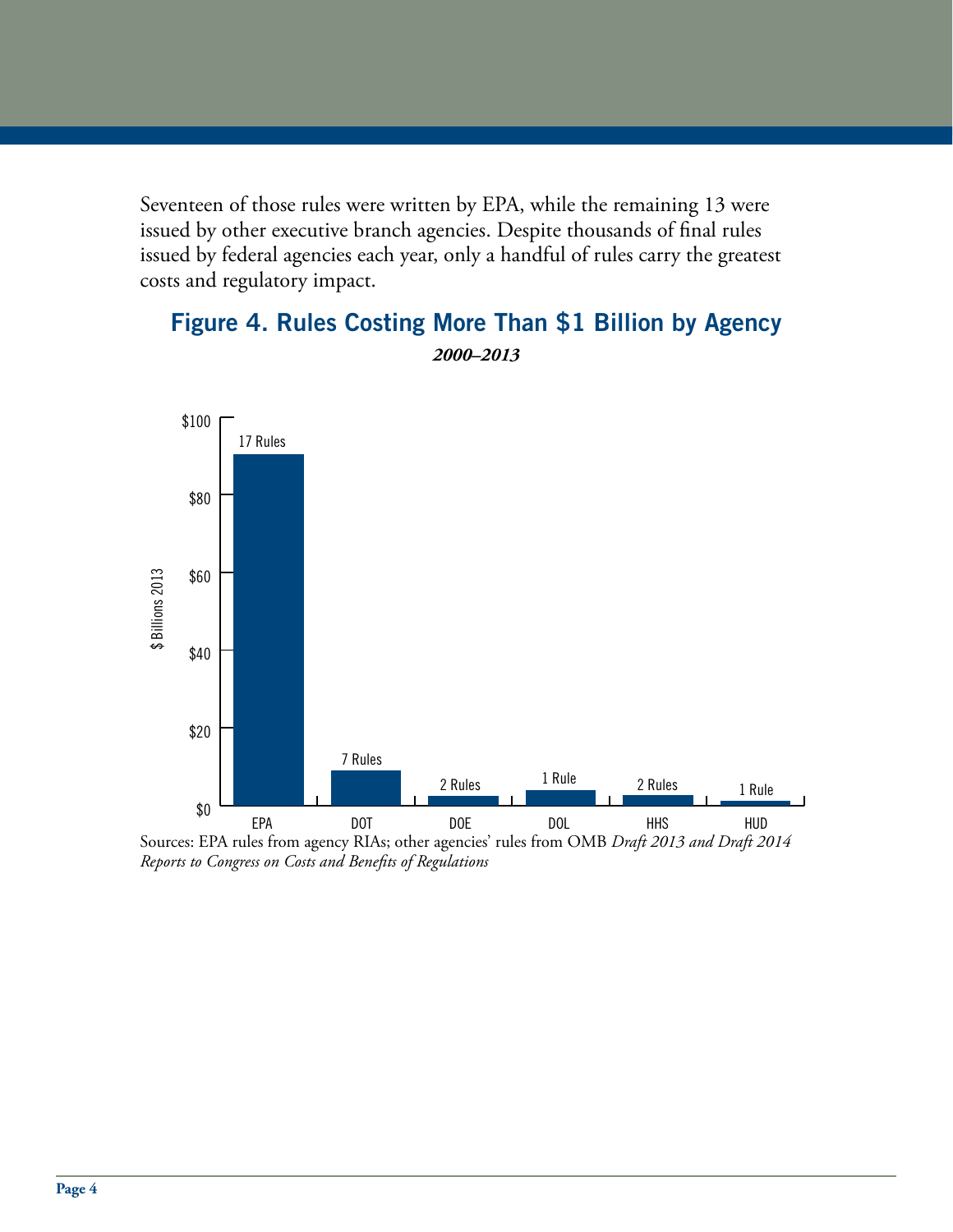

Focusing on EPA as the primary driver of billion-dollar rules and their costs, the Chamber examined EPA's rulemaking record to determine the number of rules for which EPA estimated compliance costs.



Figure 5. Total Number of EPA Final Rules

The annual costs imposed by the rules for which EPA estimated costs have risen sharply in recent years.



## Figure 6. Annualized Cost of New EPA Rules

Sources: *Federal Register* and agency RIAs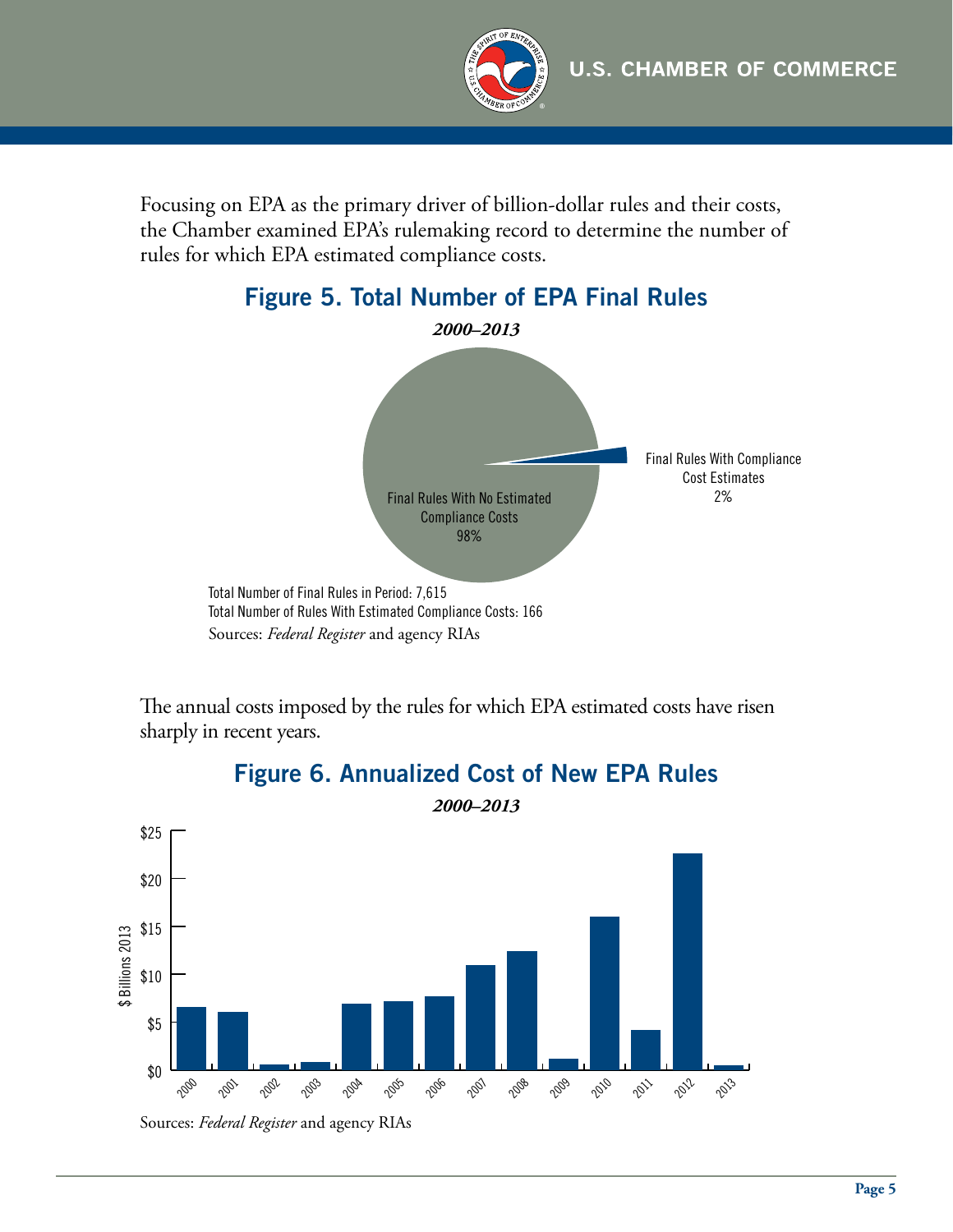While EPA does not finalize billion-dollar rules every year, such rules have been the driver of total costs imposed by the agency. Years with lower total costs tend to be those with no billion-dollar plus rules. Further, EPA has been writing more billion-dollar rules, each with greater costs, than ever before.



Figure 7. EPA New Annual Regulatory Costs by Size of Rule

Sources: *Federal Register* and agency RIAs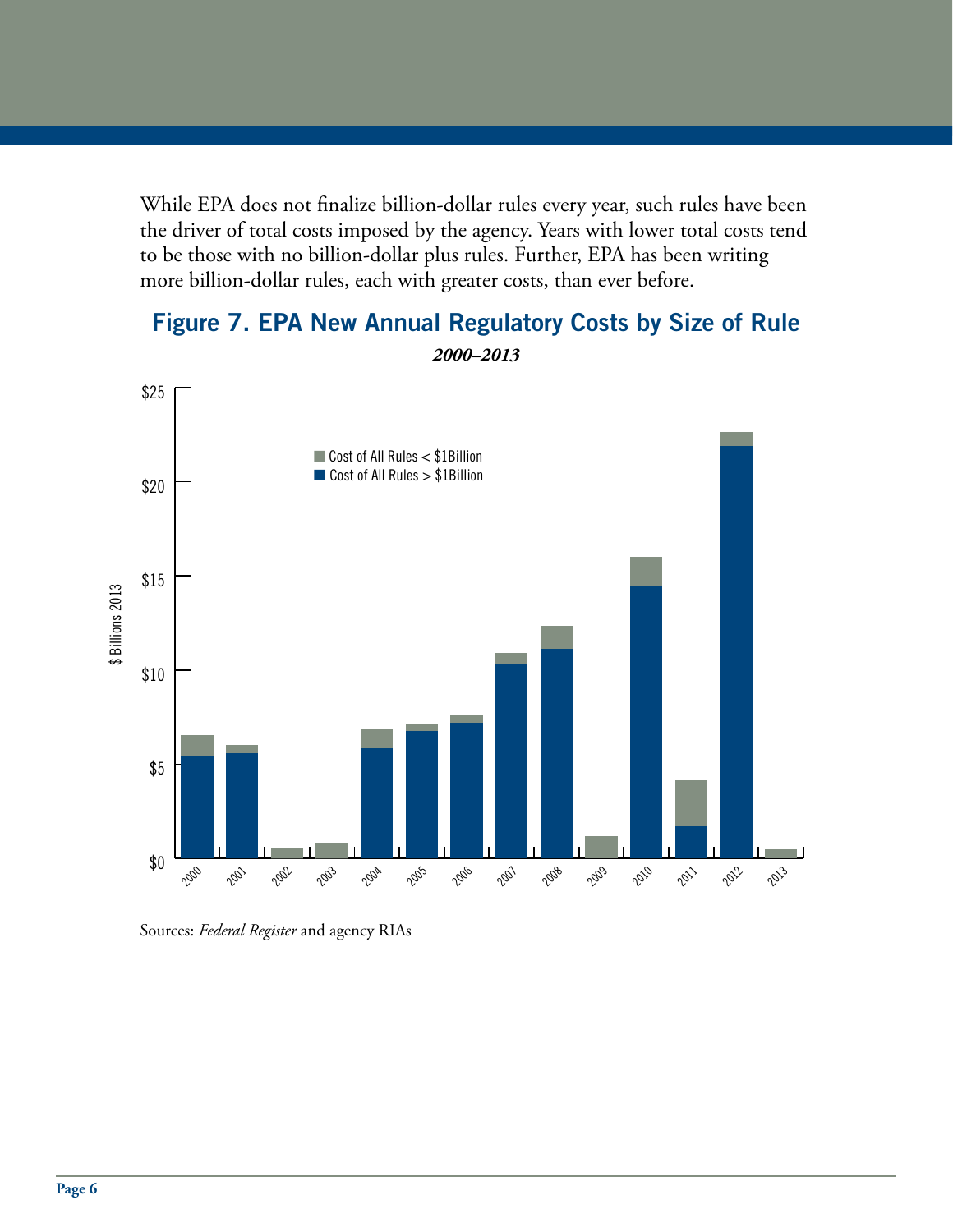

EPA justifies high regulatory costs of its biggest rules with even greater claimed benefits. However, the benefits are more concentrated in just a handful of rules. Virtually all the benefits come from reductions of a single pollutant, PM2.5, which is often not even the pollutant that EPA cites as the justification for promulgating a regulation but, rather, a pollutant incidentally reduced by the primary regulatory requirements.

### Figure 8. New EPA Rule Annual Benefits *97.2% of All EPA Benefits From 2000 to 2013 Are From PM2.5*

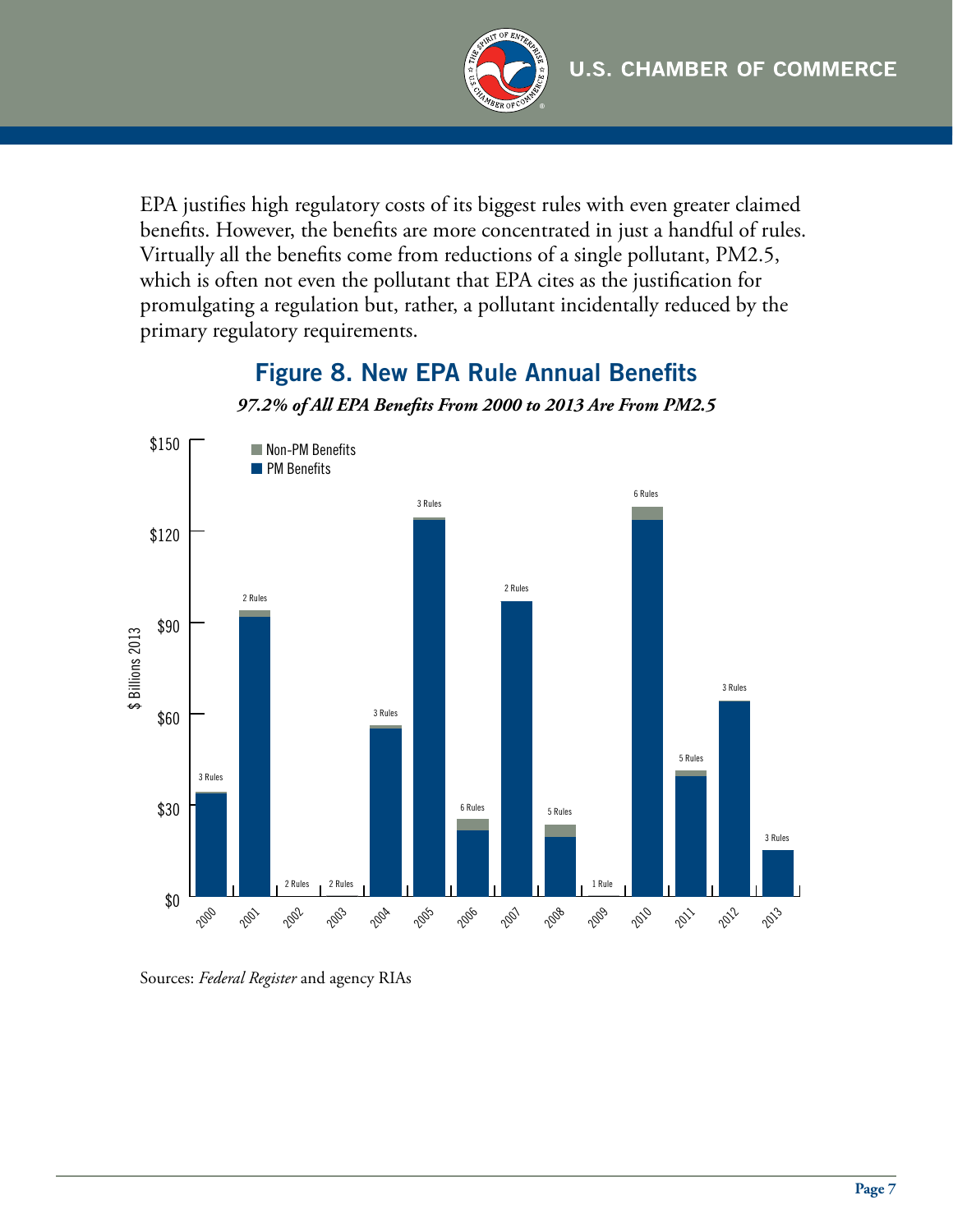While EPA claims significant co-benefits from reducing PM2.5, nationwide emissions of the pollutant are below the national standard set by EPA in 2013.

# Figure 9. PM2.5 Air Quality, 2000–2012

*33% Decrease in National Annual Average PM2.5 Levels*



Source: *EPA*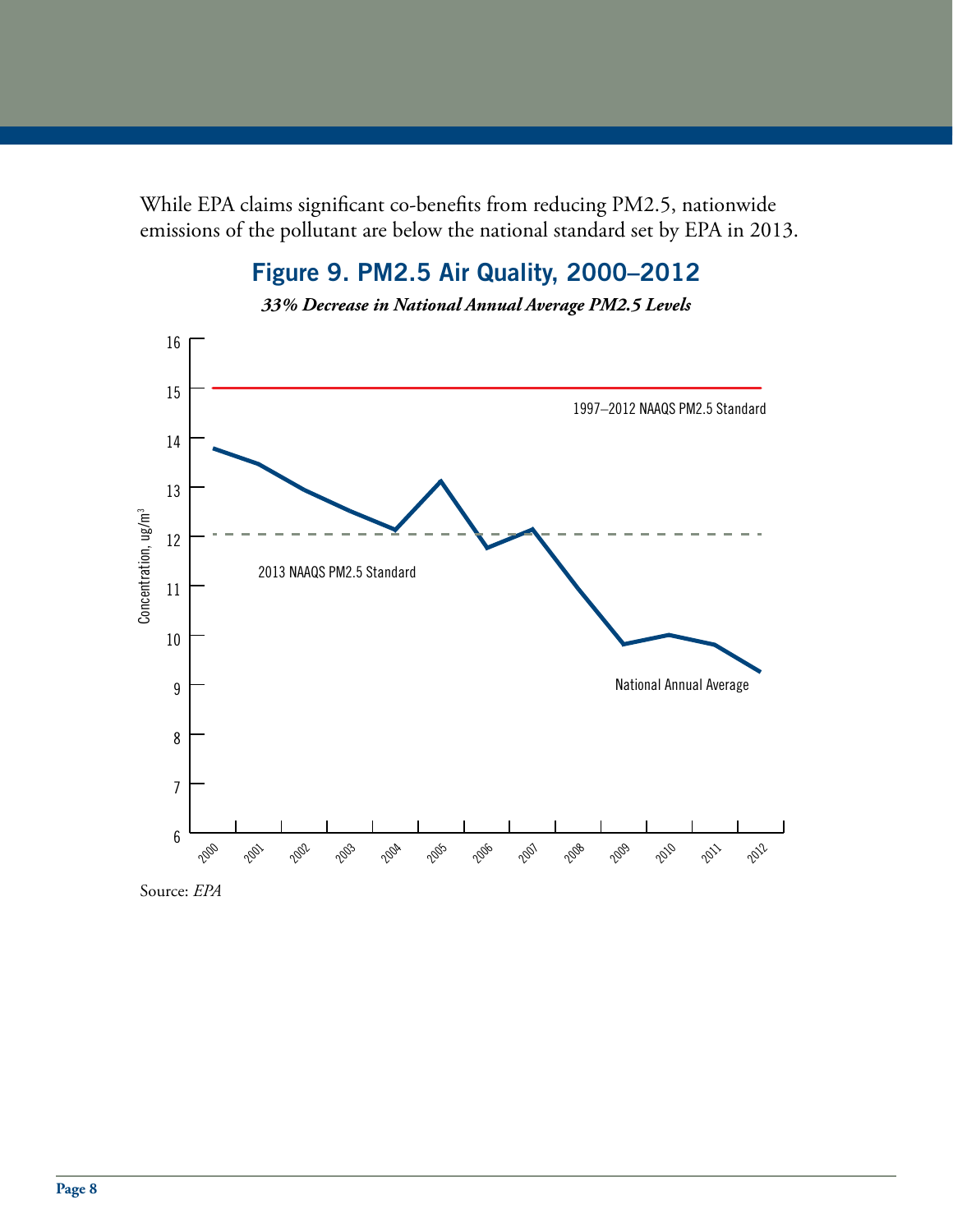

## Recommendations

- **Transparency must be improved:** The key to making good regulatory decisions is transparency. The highest level of transparency must be applied to those few rules that have the greatest impact on the nation. For the regulatory system to work properly, regulators must get the facts, the economics, and the science correct; otherwise, the regulatory process is merely a political process. Agencies should be required to inform the public of pending regulatory decisions on high impact rules earlier in the process, and extensive data, assessment, and documentation should be provided at the earliest stages of rule development.
- **Independent agencies should be held to the same standards as executive branch agencies:** Independent regulatory agencies should be held to identical standards as executive branch agencies for high impact rulemakings. Only Congress has the authority to require independent agencies to comply with the same standards required of all other regulatory agencies.
- **Congress must provide clear legislative standards:** Congress must provide clear statutory directives to the agencies, conduct rigorous oversight based on those directives, and set a more rigorous standard of review that the courts must use in evaluating agency action.
- **Evaluation of the impact on employment must be undertaken:** Congress clearly recognized that regulations—particularly environmental regulations—impose significant burdens on businesses and workers and need to be clearly analyzed. For this reason, Congress requires EPA to evaluate potential nationwide losses or shifts in employment because of its regulations. Unfortunately, the agency has never done so. Congress needs to know whether EPA's rules are causing losses or shifts in employment, especially in areas that have already been hit hard economically. All agencies, including independent regulatory agencies, should be required to analyze employment impacts for high impact rules.
- **Citizens must be allowed to participate in the regulatory process:** Citizens must be welcomed into the regulatory process by being given access to all the information used by agencies to make decisions and given the right to challenge agency data and decisions—rights they do not have today.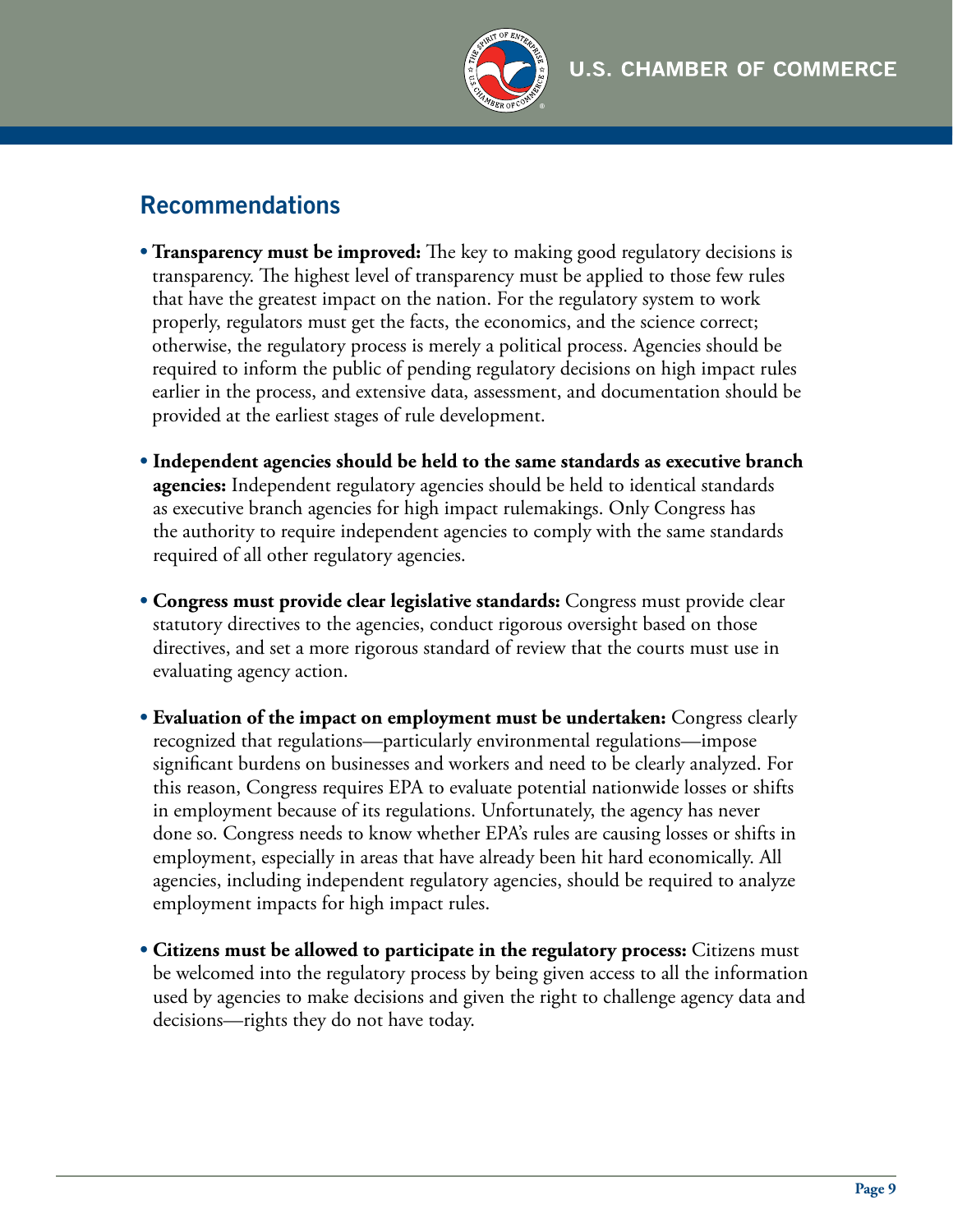#### Table 1. 17 EPA Rules With Costs Greater Than \$1 Billion: 2000–2013 *(in millions of 2013 dollars)*

| <b>Rule Title</b>                                                                                                                                                | Year         | Annual<br>$Cost$ (\$) | Annual PM2.5<br>Benefits (\$) | <b>Annual Non-PM</b><br>Benefits (\$) |  |
|------------------------------------------------------------------------------------------------------------------------------------------------------------------|--------------|-----------------------|-------------------------------|---------------------------------------|--|
| 2017 and Later Model Year Light-Duty Vehicle GHG Emissions and<br>CAFE Standards*                                                                                | 2012         | \$11,372              | \$1,737                       | \$17                                  |  |
| Light-Duty Vehicle GHG Emission Standards and CAFE Standards*                                                                                                    | 2010         | 11,277                | 909                           | 985                                   |  |
| National Emission Standards and Standards of Performance:<br>Hazardous Air Pollutants From Coal- and Oil-Fired Electric Utility<br><b>Steam Generating Units</b> | 2012         | 10,511                | 61,860                        | 400                                   |  |
| National Ambient Air Quality Standards for Ozone                                                                                                                 | 2008         | 9,216                 | 5,788                         | 697                                   |  |
| <b>Clean Air Fine Particle Implementation Rule</b>                                                                                                               | 2007         | 8,917                 | 93,167                        | 0                                     |  |
| National Ambient Air Quality Standards for<br><b>Particulate Matter</b>                                                                                          | 2006         | 7,187                 | 19,964                        | $\bf{0}$                              |  |
| Heavy-Duty Engine and Vehicle Standards and Highway Diesel Fuel<br><b>Sulfur Control Requirements</b>                                                            | 2001         | 5,590                 | 91,836                        | 1,810                                 |  |
| Tier 2 Motor Vehicle Emission Standards and Gasoline Sulfur Control<br><b>Requirements</b>                                                                       | 2000         | 5,458                 | 33,433                        | 355                                   |  |
| Clean Air Interstate Rule                                                                                                                                        | 2005         | 4,791                 | 114,463                       | 399                                   |  |
| Interstate Ozone Transport: Response to Court Decisions on the NOx                                                                                               | 2004         | 3,968                 | 3,687                         | $\bf{0}$                              |  |
| Regional Haze Regulations and Guidelines for Best Available<br><b>Retrofit Technology (BART) Determinations</b>                                                  | 2005         | 1,966                 | 8,538                         | 307                                   |  |
| <b>Control of Emissions From New Marine Compression-Ignition</b><br>Engines at or Above 30 Liters per Cylinder                                                   | 2010         | 2,079                 | 79,124                        | 674                                   |  |
| National Ambient Air Quality Standards for Lead                                                                                                                  | 2008         | 1,894                 | 1,073                         | 736                                   |  |
| Control of Emissions of Air Pollution From Nonroad Diesel Engines<br>and Fuel                                                                                    | 2004         | 1,879                 | 51,371                        | 1,301                                 |  |
| NESHAP for Major Sources: Industrial, Commercial, and Institutional<br><b>Boilers and Process Heaters</b>                                                        | 2011         | 1,718                 | 37,315                        | 0                                     |  |
| Regulation of Fuels and Fuel Additives: Renewable Fuel<br><b>Standard Program</b>                                                                                | 2007         | 1,442                 | $\bf{0}$                      | $\bf{0}$                              |  |
| Primary National Ambient Air Quality Standard for<br><b>Sulfur Dioxide</b>                                                                                       | 2010         | 1,079                 | 29,222                        | $\overline{2}$                        |  |
|                                                                                                                                                                  | <b>TOTAL</b> | \$90,344              | \$633,487                     | \$7,683                               |  |

#### Sources: *Federal Register* records and rule RIAs

\* We include both the 2010 and 2012 EPA/DOT joint GHG/CAFE standards rules in the database. The costs of the two rules are not additive as the model years covered are consecutive and do not overlap. Further, the annual costs shown above for the 2010 rule covering model years 2012 through 2016 are for the 2014 model year, the most recent modeled by EPA in the rulemaking. Annual costs from this rule peak in 2016 at nearly 50% greater than shown above. While costs of the two separate rules are not strictly additive as shown (because the costs shown above are specific model year costs), the annual costs are also not mutually exclusive. There are carryover effects of the 2010 rule that impose costs going forward, and because the 2017 and later model year rule is a significant change in requirements, annualized compliance costs have likely already begun to be accrued by automakers to get into compliance for 2017.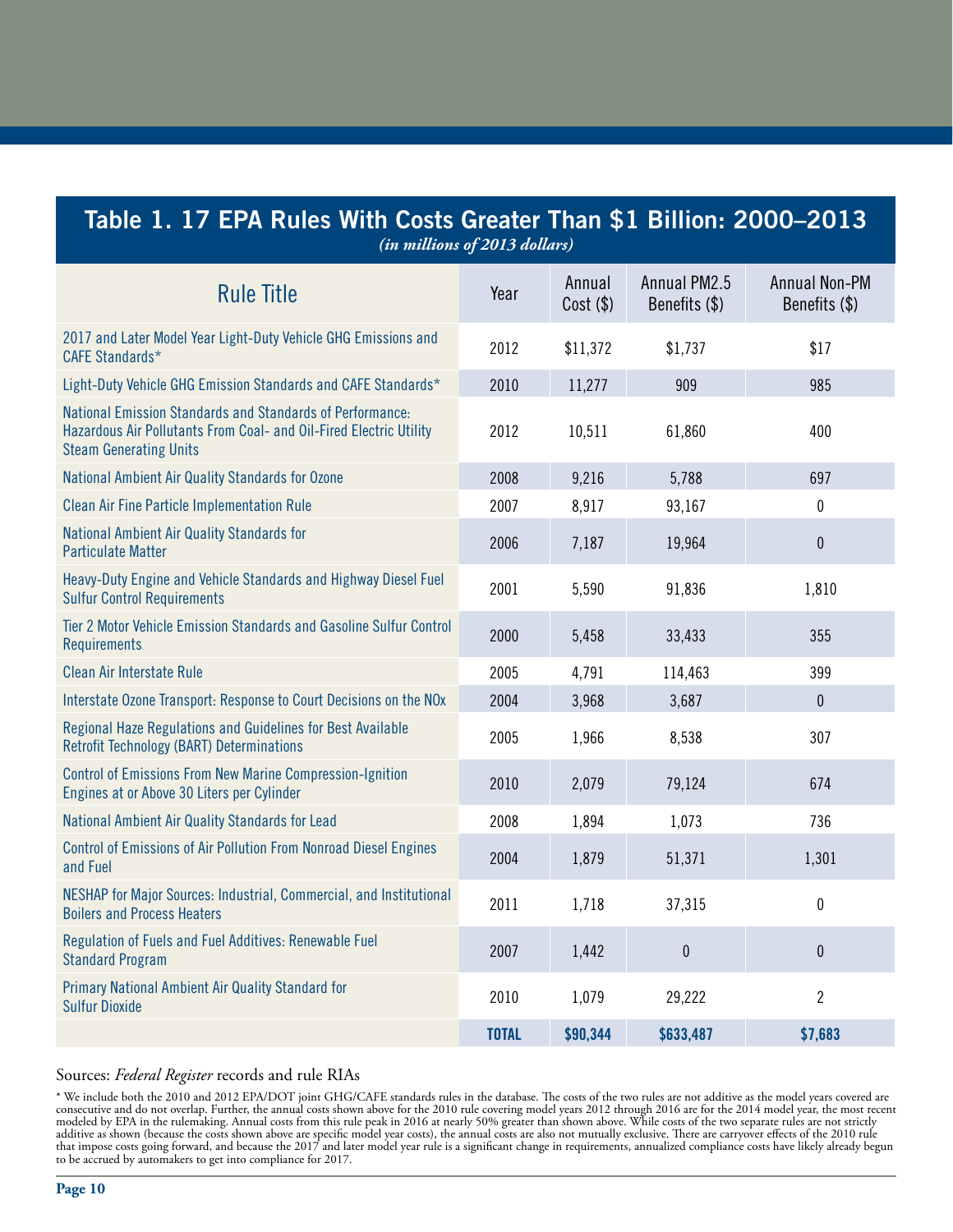

# Table 2. 13 Other Agency Rules With Costs Greater Than \$1 Billion: 2000–2013

*(in millions of 2013 dollars)*

| <b>Rule Title</b>                                                                                                                          | Agency           | Year         | Annual<br>$Cost($ \$) | Annual<br>Benefits (\$) |
|--------------------------------------------------------------------------------------------------------------------------------------------|------------------|--------------|-----------------------|-------------------------|
| <b>Statutory Exemption for Provision of Investment Advice</b>                                                                              | DOL              | 2011         | \$3,893               | \$13,887                |
| Hours of Service Drivers; Driver Rest and Sleep for Safe Operation                                                                         | DOT              | 2003         | 1,677                 | 878                     |
| Advanced Air Bags: Response to Petitions Federal Motor Vehicle Safety<br><b>Standards</b> ; Occupant Crash Protection                      | DOT              | 2000         | 1,527                 | 1,107                   |
| Updates to Electronic Transactions (Version 5010) (CMS-0009-F)                                                                             | <b>HHS</b>       | 2009         | 1,342                 | 2,740                   |
| Energy Efficiency Standards for Pool Heaters and Direct Heating Equipment<br>and Water Heaters                                             | DOE              | 2010         | 1,306                 | 1,763                   |
| <b>Tire Pressure Monitoring Systems</b>                                                                                                    | DOT              | 2002         | 1,244                 | 859                     |
| <b>Electronic Stability Control (ESC)</b>                                                                                                  | D <sub>0</sub> T | 2007         | 1,164                 | 10,941                  |
| <b>Roof Crush Resistance</b>                                                                                                               | DOT              | 2009         | 1,140                 | 829                     |
| <b>Ejection Mitigation</b>                                                                                                                 | D <sub>0</sub> T | 2011         | 1,140                 | 2,464                   |
| <b>Positive Train Control</b>                                                                                                              | DOT              | 2010         | 1,135                 | 45                      |
| Medicaid, Exchanges, and Children's Health Insurance Programs:<br>Eligibility, Appeals, and Other Provisions Under the Affordable Care Act | <b>HHS</b>       | 2013         | 1,331                 | Not estimated           |
| Real Estate Settlement Procedures Act (RESPA); To Simplify and Improve<br>the Process of Obtaining Mortgages and Reduce Consumer Costs     | <b>HUD</b>       | 2008         | 1,125                 | 2,930                   |
| Energy Efficiency Standards for Residential Refrigerators,<br>Refrigerator-Freezers, and Freezers                                          | DOE              | 2011         | 1,069                 | 2,337                   |
|                                                                                                                                            |                  | <b>TOTAL</b> | \$19,093              | \$40,780                |

Sources: OMB *Draft 2013 and Draft 2014 Annual Reports to Congress*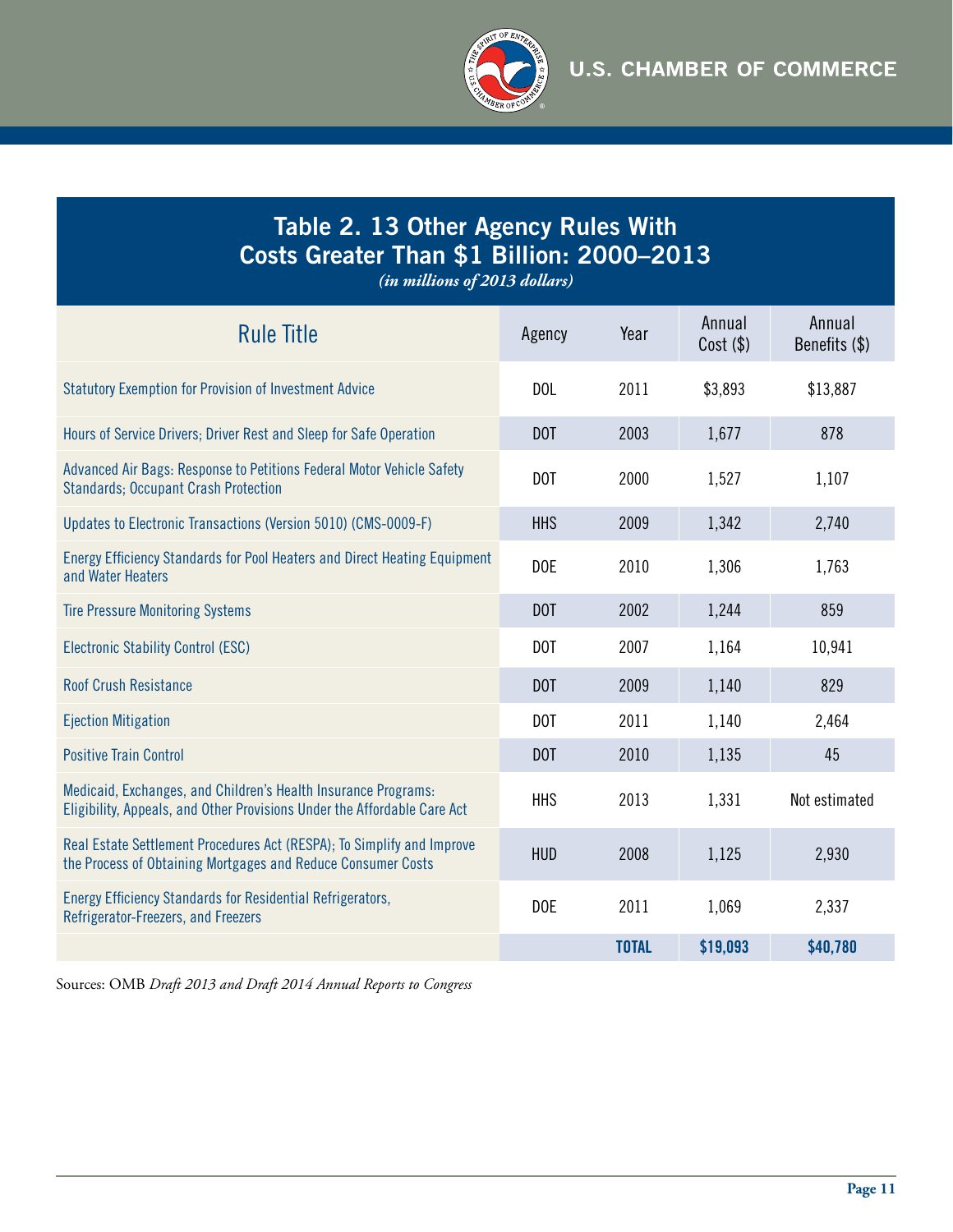# Table 3. Recent Independent Agency Rules With Annual Costs in Excess of \$1 Billion

*2012–2014*

| <b>Rule Title</b>                                                                                                                                                                                  |      | Agency                  |  |
|----------------------------------------------------------------------------------------------------------------------------------------------------------------------------------------------------|------|-------------------------|--|
| Regulatory Capital Rules: Regulatory Capital, Enhanced Supplementary Leverage Ratio<br>Standards for Certain Bank Holding Companies and Their Subsidiary Insured Depository<br><b>Institutions</b> | 2014 | OCC, Fed, and FDIC      |  |
| Prohibitions and Restrictions on Proprietary Trading and Certain Interests in, and<br>Relationships With, Hedge Funds and Private Equity Funds                                                     | 2013 | FDIC, OCC, SEC, and Fed |  |
| Integrated Mortgage Disclosures Under the Real Estate Settlement Procedures Act<br>(Regulation X) and the Truth in Lending Act (Regulation Z)                                                      |      | <b>CFPB</b>             |  |
| <b>Risk-Based Capital Guidelines: Market Risk</b>                                                                                                                                                  | 2012 | OCC, Fed, and FDIC      |  |
| Protection of Cleared Swaps Customer Contracts and Collateral; Conforming Amendments<br>to the Commodity Broker Bankruptcy Provisions                                                              | 2012 | <b>CFTC</b>             |  |
| <b>Conflict Minerals</b>                                                                                                                                                                           | 2012 | <b>CFTC</b>             |  |
| Disclosure of Payments by Resource Extraction Issuers                                                                                                                                              | 2012 | <b>SEC</b>              |  |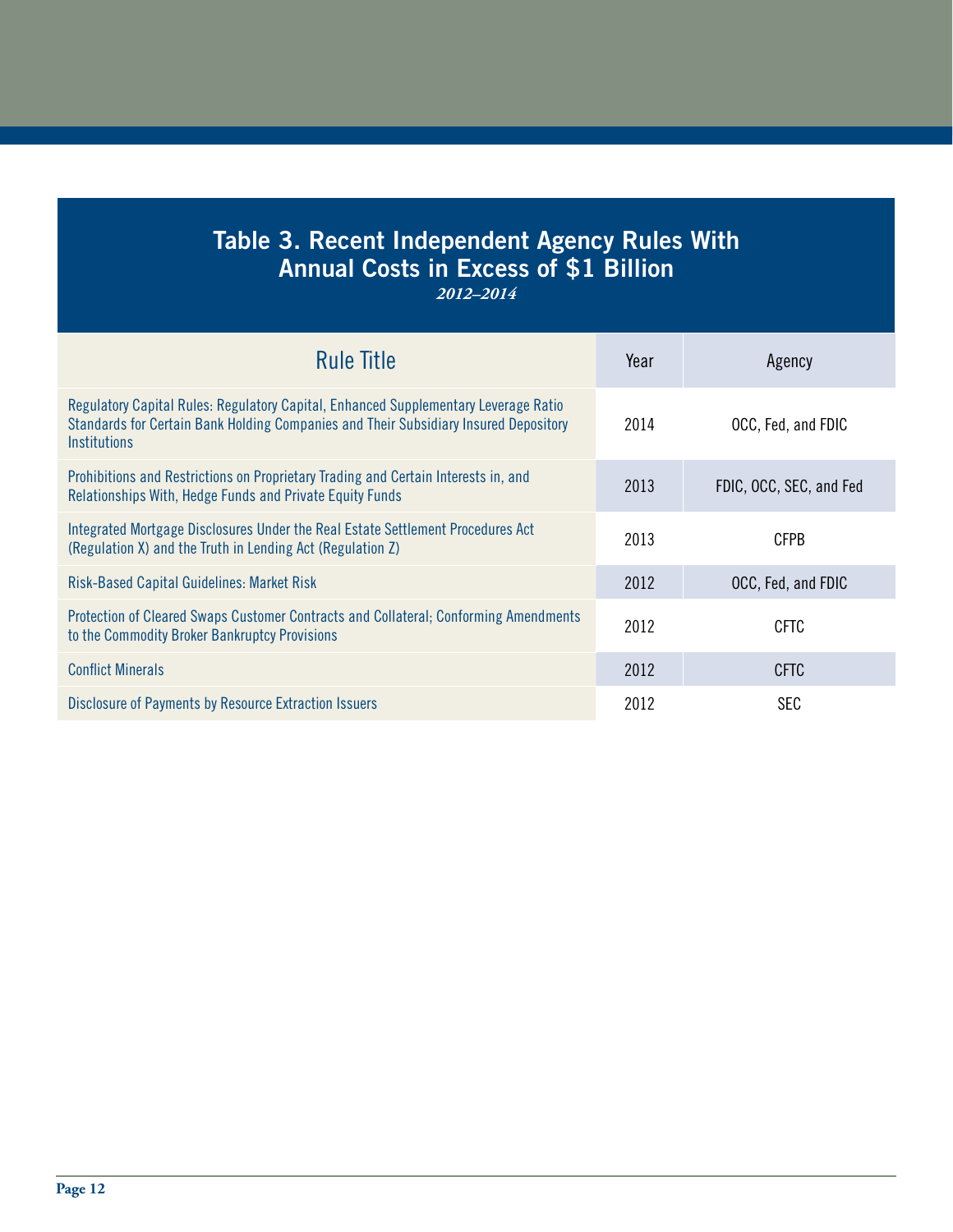

# Notes and Methodology for Regulatory Costs

- All costs are agency estimates. In the case of EPA, they are from Regulatory Impact Analyses (RIAs); for other agencies, they are taken from OMB's 2013 and 2014 *Annual Report to Congress on the Costs and Benefits of Regulations*.
- Costs are not necessarily cumulative, as some rules, such as the two CAFE standards and vehicle GHG reduction rules, cover two separate time periods and requirements to build upon the prior rule.
- All rules included in the cost estimates are from executive branch agencies; all rules from independent regulatory agencies are not covered, including those from the FCC, CFTC, SEC, FDIC, and Federal Reserve.
- Only rules for which the promulgating agency conducted a quantitative cost-benefit analysis are included in the regulatory cost and benefit figures.
- All costs and benefits for EPA rules are reported using a 7% discount rate and, where appropriate, calculated as the mean of the upper and lower bound when the agency reported a range of values.